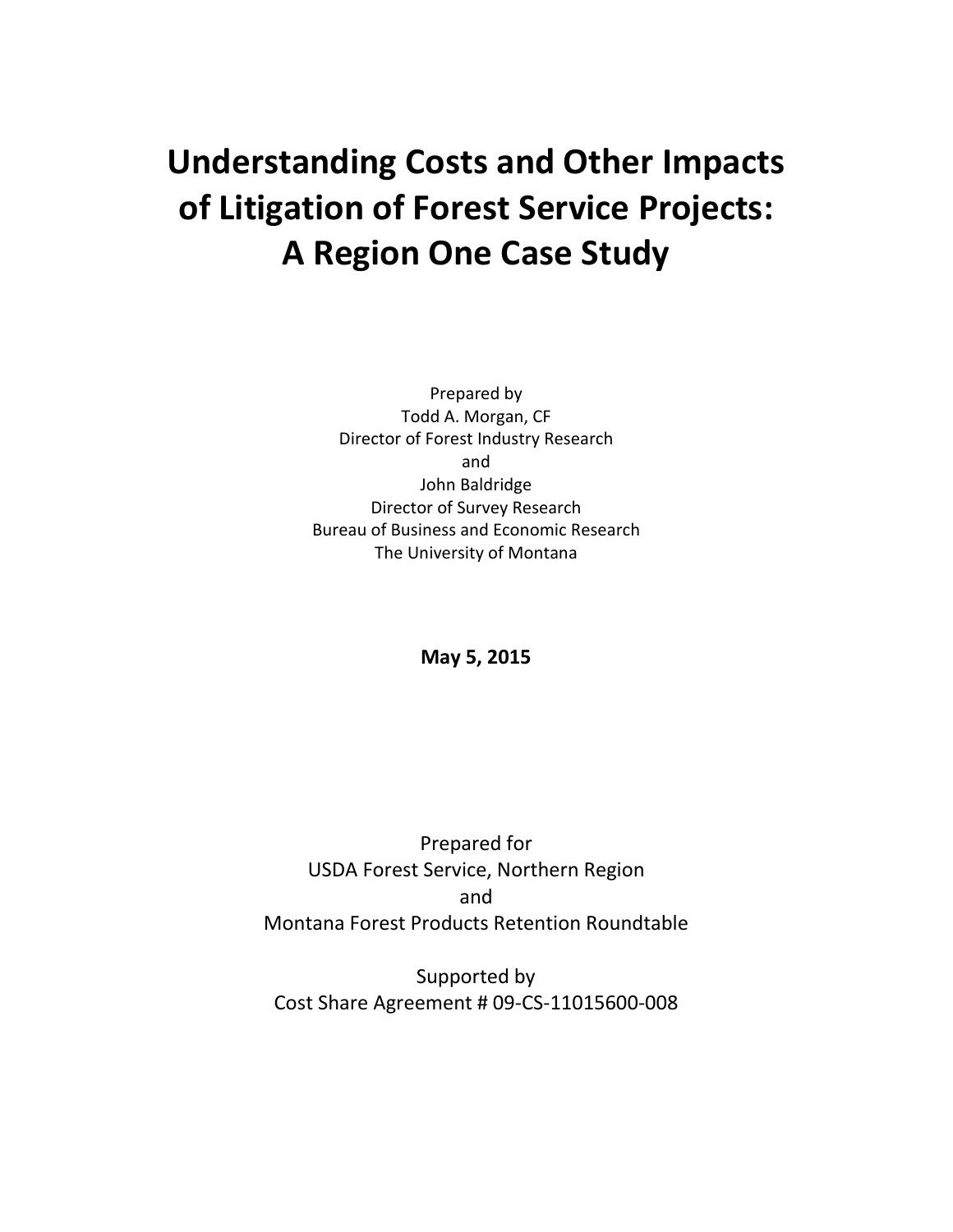# **Executive Summary**

This report provides information on the agency costs and other impacts associated with litigation of forest management projects in the Northern Region (i.e., Region One) of the Forest Service (FS) through a combination of literature review, information provided by the agency's Region One (R1) and Washington offices, and a case study of the Spotted Bear River (SBR) project on the Flathead National Forest. Data to determine the total cost of litigation are not readily available from publicly accessible or even internal databases, and a high level of cooperation is needed from personnel at various levels within the involved agencies in order to determine the costs and other impacts associated with litigation.

The costs and impacts identified, described, and quantified for the SBR project include:

- Forest Service legal costs
- Forest Service analytical and administrative costs
- Loss of timber sale revenue
- Forgone or delayed agency work
- Forest Service ripple effects
- Fish and Wildlife Service (FWS) analytical and administrative costs
- Community impacts

As in previous attempts to quantify litigation costs (GAO 2012; Larence 2014), the time and costs associated with Department of Justice (DOJ) and Office of General Council (OGC) attorneys defending the FS and FWS were not able to be quantified. Thus, the litigation costs associated with the SBR case study are incomplete and likely under-stated.

Findings show that litigation costs of the SBR case to the FS (over \$95,000) and FWS (over \$4,500) exceed attorney fees and Equal Access to Justice Act (EAJA) payments (none in this case) made to plaintiffs and/or their attorneys. This finding is significant because: 1) previous studies have used attorney fees and EAJA payments as the sole measure of litigation cost, 2) attorney fees and EAJA payments are made in less than 20 percent of recently litigated FS and R1 cases, and 3) the SBR case study does not fully quantify the Regional impact of litigation.

Results from this study demonstrate that R1 experiences a relatively high level of litigation both in terms of the number of projects that are litigated and the proportion of the region's annual timber program and budget that are impacted by litigation. From 2008 through 2013, R1 had more than 70 projects litigated – more than any other FS region. In recent years, litigation has encumbered 40 to 50 percent of R1's planned timber harvest volume and treatment acres, and litigation of the SBR project alone involved more than 25 percent of the Flathead National Forest's FY 2013 timber program. The estimated financial impact of litigation-encumbered timber volume on R1's congressionally appropriated timber program budget was \$9.8 million in FY 2013 and \$6.8 million in FY 2014.

Economic impacts to communities – in jobs, labor income, federal, state, and local taxes – are identified as the largest potential impacts of FS litigation (potentially exceeding \$10 million and 130 jobs for the SBR project alone), particularly when timber harvesting and other land management activities that create or maintain private employment and generate wages and other taxable revenue are reduced, delayed, or completely forgone as a result of litigation.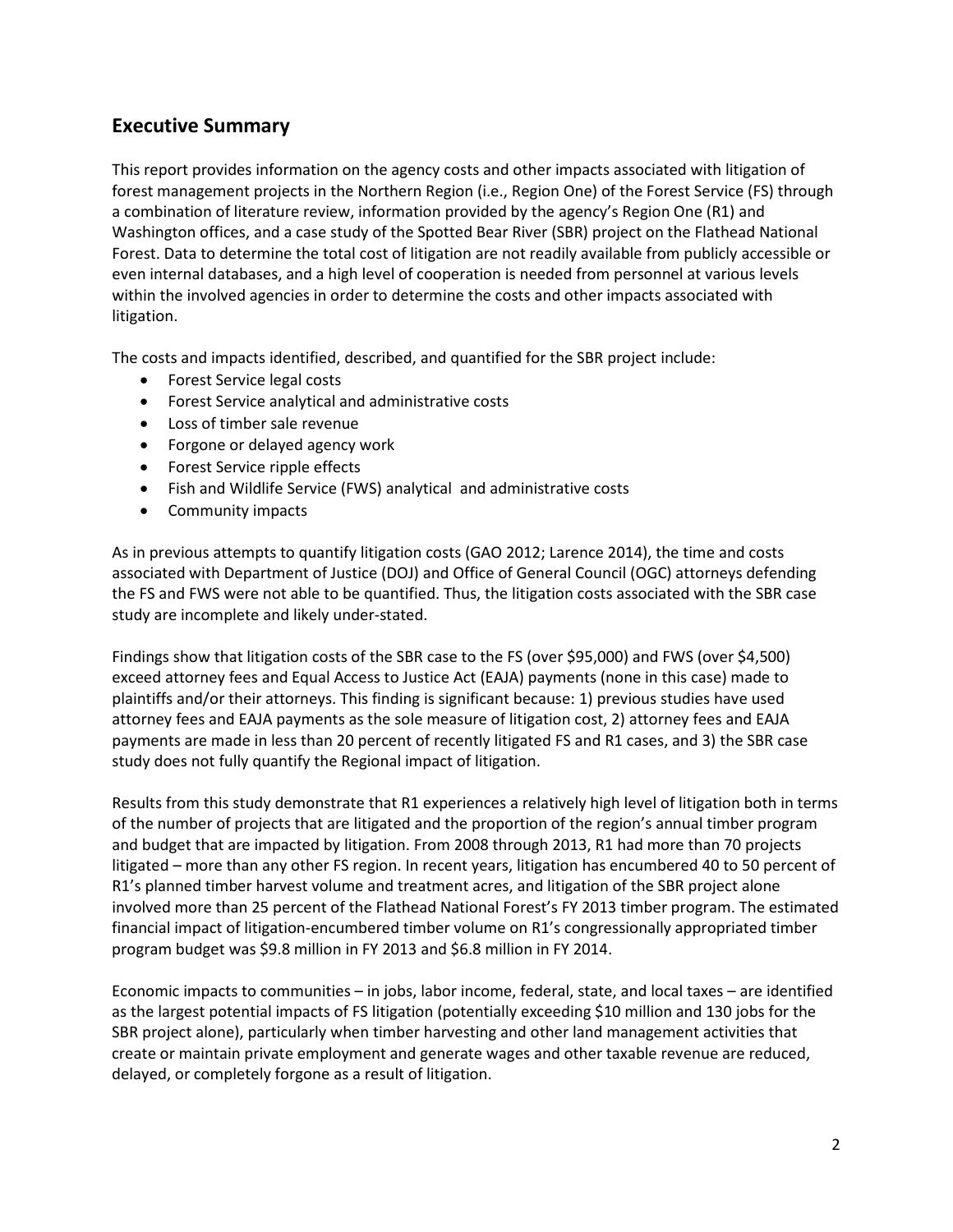# **Introduction**

The costs and other impacts of environmental litigation of Forest Service (FS) land management activities is a topic of interest to many at the local level as well as Congress. Montana and north Idaho are in the Northern Region (Region One) of the National Forest System. In Montana, more than 60 percent (12 million acres) of timberland is within the NFS, and in Idaho that fraction is 73 percent (about 12.3 million acres; Miles 2014). Because of the substantial presence that the FS has on the landscape, the agency's ability to conduct forest management activities is very important to the States, local communities, forest industry, and taxpayers.

Region One experiences a high occurrence of litigation of forest management projects (Keele et al. 2006; GAO 2010; Miner et al. 2014), and the agency's ability to implement management activities is believed by many to be impaired by litigation, in particular by the costs of litigation and the related time and effort of FS personnel dealing with litigation. The Forest Service and other federal agencies are thought to make substantial efforts to defend themselves against adverse court review (Shapiro 1995), and a growing body of literature has identified and quantified various aspects of environmental litigants and litigation of FS land management activities (See Miner et al. 2014). However, to date there have been no case studies or comprehensive reviews of the variety of costs and other economic impacts that litigation creates for federal forest management agencies and resource-dependent communities.

Attorney fees are one type of cost that the agency can incur, particularly when litigants prevail against an agency in court or when a "fee shifting statute" (e.g., Equal Access to Justice Act - EAJA) may allow for litigants (i.e., plaintiffs) to have attorney fees paid by the prevailing agency (GAO 2012; Larence 2014). In 2012, an effort was made by the Government Accountability Office (GAO) to report the amount of attorney fees paid to parties that litigated against the US Department of Agriculture and the Department of the Interior. While the FS was one of only four (out of 33) USDA agencies found to track attorney fees, that information was limited to fiscal years 2000-2010, and a financial database that tracked the actual amount paid to plaintiffs or their attorneys was instituted in 2009 (GAO 2012). That 2012 GAO study was updated in testimony before the House of Representatives Subcommittee on Conservation, Energy, and Forestry, Committee on Agriculture (Larence 2014). However, the costs of litigation beyond attorney fees paid to plaintiffs were not quantified in the GAO testimony.

The purpose of this report is to provide specific examples of the costs and other impacts of litigation of particular FS projects/cases. The identified cases are not meant to be representative of all cases, but the goal is to provide an evaluation of the costs incurred as a result of litigation, particularly the amount of Executive Branch agency personnel time allocated to defending a litigated project, and other impacts to the agencies and communities associated with the litigated projects. Additional information on the frequency, duration, and other characteristics of project litigation in Region One is provided to improve understanding of the prevalence of project litigation.

# **Methods**

This investigation began with a proposal to examine up to 10 Region One projects where proposed FS land management resulted in litigation (i.e., one or more specific court cases were identified). These cases were not randomly selected from the population of all litigated projects, and were not meant to be a representative sample of all projects or all litigated projects. Rather, these cases were identified because they were relatively "high profile," had media attention, were memorable to FS and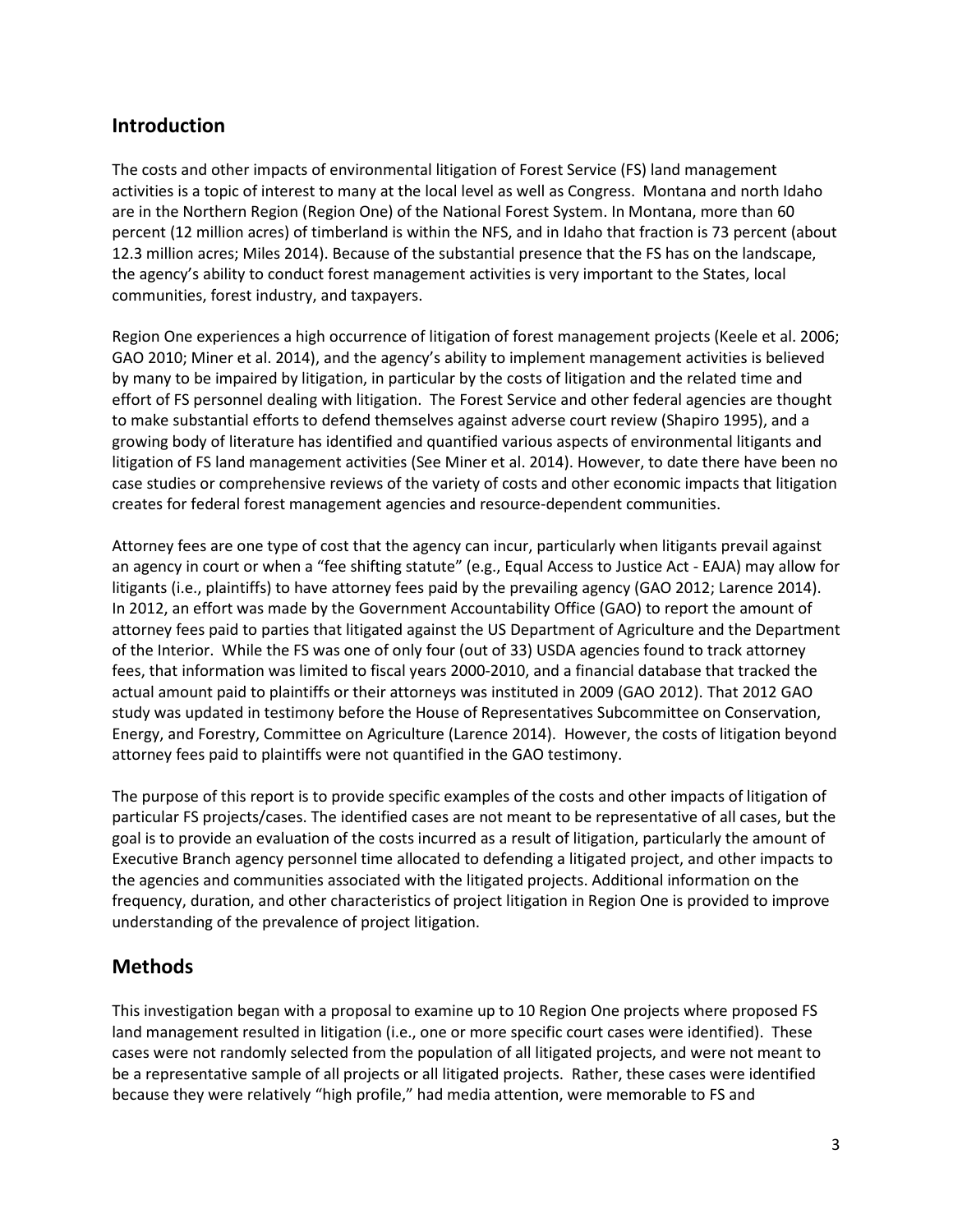cooperating agency personnel and the public, and were thought to have a noticeable or significant impact—either on the ground or in legal or administrative precedent.

The FS projects/cases initially identified for this study included:

- Spotted Bear River (SBR) on the Flathead National Forest
- Colt Summit on the Lolo National Forest
- Bozeman Municipal Watershed (BMW) on the Gallatin National Forest
- Bussel 484 on the Idaho Panhandle National Forest
- Little Slate on the Nez Perce-Clearwater National Forest

It is important to note that litigation occurs after environmental impact analysis and public comment is conducted to comply with the National Environmental Policy Act (NEPA) and the administrative appeals process has been exhausted. This study specifically sought to identify and quantify the agency costs incurred *after* litigation began, thus separating litigation costs from the costs of NEPA analysis and the administrative appeals process. This study did not attempt to identify or quantify costs incurred by the Judicial Branch (e.g., salaries of judges or court clerical staff).

The types of costs and impacts to be identified and quantified included:

**Forest Service legal costs**: comprised of payments made to plaintiffs or their attorneys under the Equal Access to Justice Act (EAJA) or other statute, and/or payments made to timber purchasers for timber that was sold but not cut as a result of litigation.

**Forest Service analytical and administrative costs**: comprised of personnel time and other resources (e.g., travel, conference calls, printed materials, etc.) directly allocable to the agency's efforts to defend against litigation of specific projects.

**Loss of timber sale revenue**: comprised of the reduced receipts the agency or Treasury experienced because of a reduced volume and/or a reduced value of harvested timber (e.g., salvage timber commonly loses value due to staining or decay until it is harvested) attributable to project litigation. This category also includes revenue from other salable commodities (e.g., gravel, minerals, or grazing) that may have been reduced due to the litigation.

**Forgone or delayed work**: comprised of time spent working on litigation for this case/project that was not able to be spent on other duties or projects. This category represents the "opportunity cost" of dealing with the litigation, qualitatively and quantitatively describing other activities that were not accomplished specifically because of personnel's involvement with a particular project's litigation or loss of timber sale revenue. For projects with a Stewardship Contracting component, timber revenue also directly relates to project-specific on-the-ground land management activities or "service contract" work because the revenue from the timber sale directly pays for the land management or service work, rather than the work being paid from congressionally appropriated FS budget.

**Forest Service ripple effects**: comprised of the costs of changing agency procedures or practices on subsequent proposals or project analyses in response to the litigation of a specific project and the outcomes (e.g., judge's ruling) on that specific case.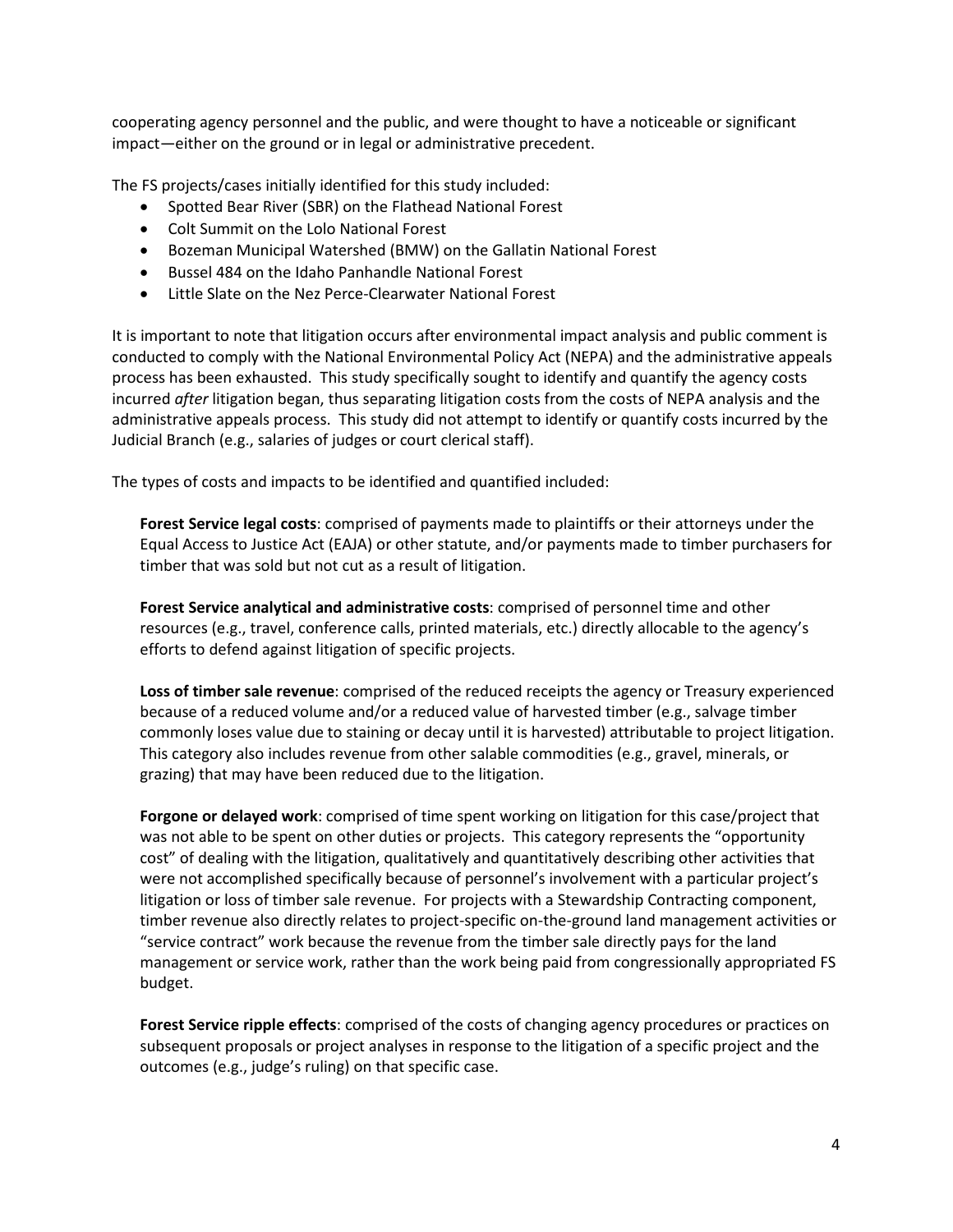**Fish and Wildlife Service (FWS) costs**: comprised of personnel and other costs attributable to the specific Forest Service case/project, particularly when consultation with FWS is needed due to Endangered Species Act (ESA) or other wildlife-related statute.

**Office of General Council (OGC) costs**: comprised of personnel and other costs attributable to the specific Forest Service case/project. The OGC is an independent legal agency within the USDA. OGC provides legal advice and services to the Secretary of Agriculture and to all other officials and agencies of the Department with respect to all USDA programs and activities. All legal services are centralized within OGC and the General Counsel reports directly to the Secretary.

**Department of Justice (DOJ) costs**: comprised of personnel and other costs attributable to the specific Forest Service case/project. The DOJ's Environment and Natural Resources Division has primary responsibilities for litigation as well as appellate and policy work on behalf of the United States regarding: Prevention and Clean Up of Pollution, Environmental Challenges to Federal Programs and Activities, Stewardship of Public Lands and Natural Resources, Property Acquisition for Federal Needs, Wildlife Protection, and Indian Rights and Claims. With offices across the United States, the Division is the nation's environmental lawyer, and the largest environmental law firm in the country.

**Community impacts**: comprised of lost revenue to logging companies and timber-processing facilities due to lost production from lack of raw materials; lost worker income to forest industry employees and other contracted services (e.g., road construction or removal, culvert replacement, thinning, tree planting) to perform; and lost tax revenue to local and state government from reduced worker income and corporate revenue.

The data for the case studies were collected during interviews and with self-administered questionnaires. The questions were developed by BBER in an iterative, multi-step process:

- 1. BBER held meetings with key FS staff to determine information needs;
- 2. BBER drafted questions to obtain the required information;
- 3. Key FS staff reviewed the draft questions and provided feedback; and
- 4. BBER revised the questions based on FS input.

The self-administered questionnaires were designed using guidelines published by Dillman et al. (2009). Respondents were identified by BBER during the questionnaire development meetings. Two types of respondent were identified based on initial analysis of jobs in litigation process: key managers and other involved personnel. Based on this apparent division of labor, BBER developed two types of questionnaires: key informant and other participant.

The key informant questionnaire asked the full battery of (24) questions, while the other participant questionnaire asked five of the questions from the full battery. This design minimized response burden on most study participants. Minimizing respondent burden strengthened this study in at least two ways: it demonstrated responsible stewardship of the valuable time of agency staff, and it probably resulted in improved data quality (Groves et al. 2004). Questionnaires were delivered by e-mail from BBER to study participants in November and December 2013. BBER also prompted study participants by e-mail to return completed questionnaires through spring of 2014.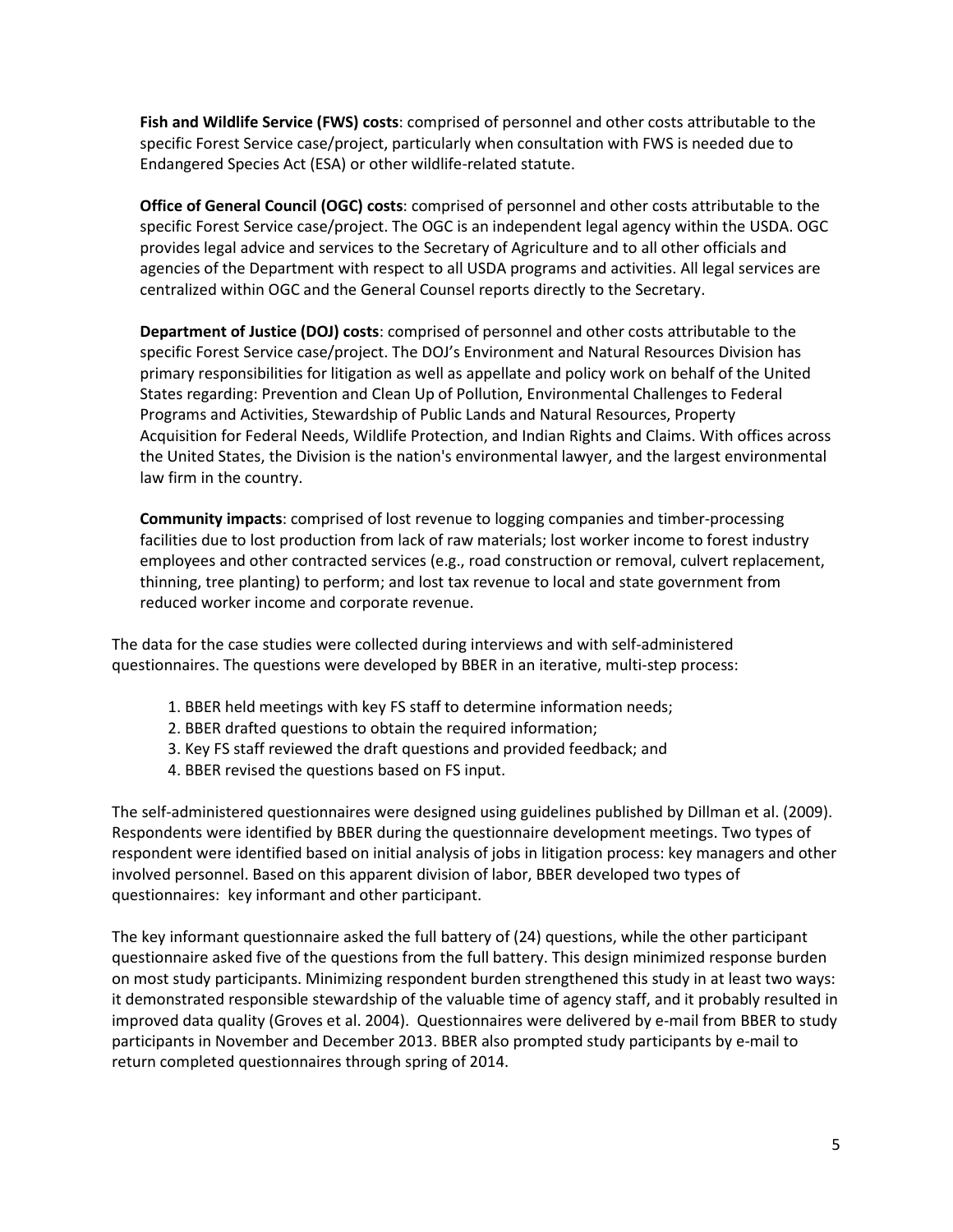# **Results & Discussion**

The first case study identified and examined for this research was the Spotted Bear River (SBR) project on the Flathead National Forest. A summary of that project, its proposed management activities, associated economic impacts, major points of environmental litigation, and associated timeline are provided below. Additional case studies have not been conducted.

## **SBR project summary**:

The project area (general area where project activities were to occur) was about 50,000 acres. The purpose and need for this project were indicated as:

- Restore forest structures and vegetation composition to a more natural, historical condition that would be more resilient and resistant to potential future disturbances (wildfire, disease or insect infestations) and climate change.
- Maintain or improve timber productivity on suitable lands and provide a variety of wood products to the local economy. This would include salvaging of current and potential value of trees that are dead or at imminent risk of mortality to insects or diseases.
- Maintain and improve recreational values and the safety of our visitors at developed recreation sites and other areas within the Wild and Scenic River corridor.
- Extend season of motorized access to Middle Big Bill and Silvertip Trailheads
- Reduce vehicle/trailer conflicts and safety impacts at the Silvertip Trailhead.

## Proposed SBR activities included the following:

- Harvest approximately 1,193 acres of trees to improve long-term forest diversity and productivity, and to enhance the safety of visitors to recreational areas.
- Harvest approximately 7.3 million board feet (MMBF) Scribner of timber with an estimated market value of \$729,000 and direct and indirect community impacts of 136 jobs, \$7.4 million of income to workers, and \$2.7 million in tax revenue to state & federal government.
- Thin approximately 660 acres of saplings to improve tree growth, and encourage species diversity and forest resilience.
- Perform prescribed burns on 1,346 acres to sustain the role of fire in the natural ecosystem and improve the availability of seasonal habitats for ungulates, bears, and other wildlife species.
- Extend the motorized season by 5 weeks on the Spotted Bear River Road (Road 568) and the Big Bill Road (Road 9856), which access Silvertip and Middle Big Bill trailheads, respectively.
- Improve the parking and turn-around area at the Silvertip Trailhead.

The major statutes that this case was litigated on were the National Environmental Policy Act (NEPA), the National Forest Management Act (NFMA), and the Endangered Species Act (ESA). The following were the claims alleged by the plaintiffs in the case:

## **NEPA**:

- An Environmental Impact Statement (EIS) was required.
- Inadequate analysis, including cumulative effects analysis, was conducted on the impacts of the project on grizzly bears, lynx, wolverine, fisher, bull trout, and west-slope cutthroat trout.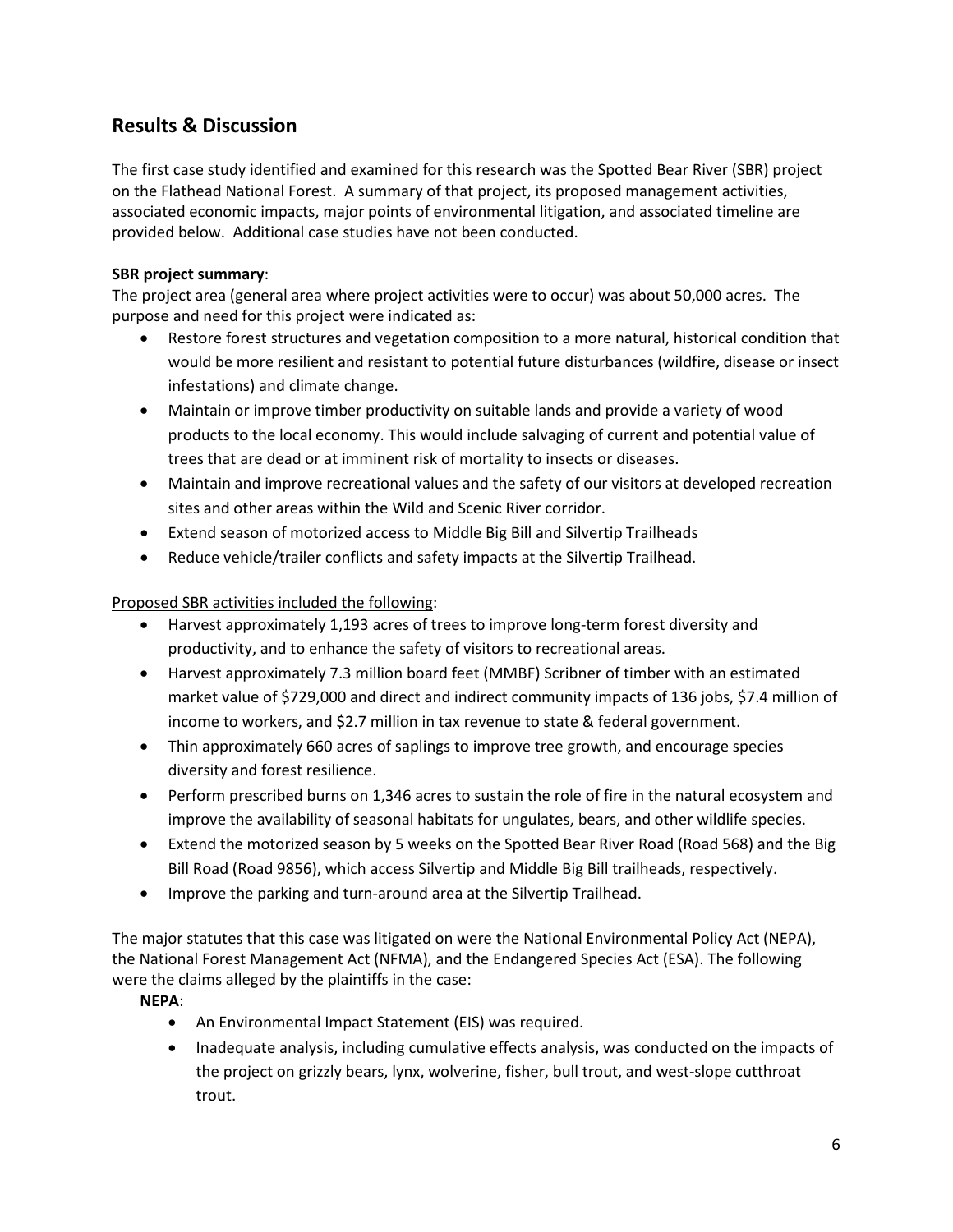**NFMA**:

- The agency failed to comply and/or ensure compliance with NFMA's and the Flathead Forest Plan's requirements for wolverine and fisher.
- The agency failed to comply and/or ensure compliance with standard VEG S6 for lynx (Northern Rockies Lynx Management Direction).
- The agency failed to comply and/or ensure compliance with NFMA's and the Flathead Forest Plan's requirements for grizzly bears.

## **ESA**:

• The Forest Service's determination (and U.S. Fish & Wildlife Service's concurrence) that only 93 acres of thinning was likely to adversely affect lynx and lynx critical habitat, and that the regeneration harvest units would have "no effect" on lynx or lynx critical habitat violated Section 7 (requiring consultation) of the ESA.

## **The SBR project & litigation timeline**:

- Public scoping on SBR project began November 4, 2009.
- Comment period ended September 17, 2010.
- The Decision notice was signed and legal notice provided August 7, 2011.
- An appeal to FS was filed by Swan View Coalition on Sept 20, 2011, and an appeal to FWS on September 21, 2011.
- The End of Appeal Date was September 21, 2011.
- An Informal Disposition (attempt to resolve appeal) occurred on October 5, 2011.
- The Decision was affirmed on November 4, 2011.
- The Notice of Intent to sue was filed December 20, 2011, providing notification of pending litigation concerning ESA non-compliance.
- The initial complaint was filed February 28, 2012 case 9:12-cv-00029-DLC-JCL. The plaintiffs were Friends of the Wild Swan and The Swan View Coalition. This action marks the beginning of litigation.
- A motion, brief, statement, notice, order, or other court action or legal filing occurred every month, except October, between February and December 2012, with additional legal/court activities occurring April through June 2013.
- Magistrate Lynch's findings & recommendations in favor of the FS and against all plaintiff claims were entered June 3, 2013.
- Tin Mule timber sale (volume 7.3 MMBF Scribner) was awarded June 19, 2013.
- Plaintiffs filed for a temporary restraining order/preliminary injunction (TRO/PI) on June 20, 2013.
- The FS filed a Declaration of Harm on June 27, 2013.
- The District Court Judge Christensen ruled not to grant a TRO/PI on July 8, 2013.
- The Plaintiffs made an appeal of the TRO/PI ruling to  $9<sup>th</sup>$  Circuit in September 2013.
- Oral arguments to  $9^{th}$  Circuit began April 9, 2014 on the TRO-PI.
- Timber harvest on the Tin Mule sale was scheduled to begin in June 2014, weather permitting.
- The 9<sup>th</sup> Circuit upheld the lower court's ruling against the TRO/PI on September 24, 2014.
- District Court Judge Christensen upheld Magistrate Lynch's decision against all plaintiff claims February 23, 2015. The District Court decision was able to be appealed to the  $9<sup>th</sup>$  Circuit for 60 days. No appeal was made.
- About half (3.4 MMBF) of the Tin Mule timber sale was harvested by February 24, 2015.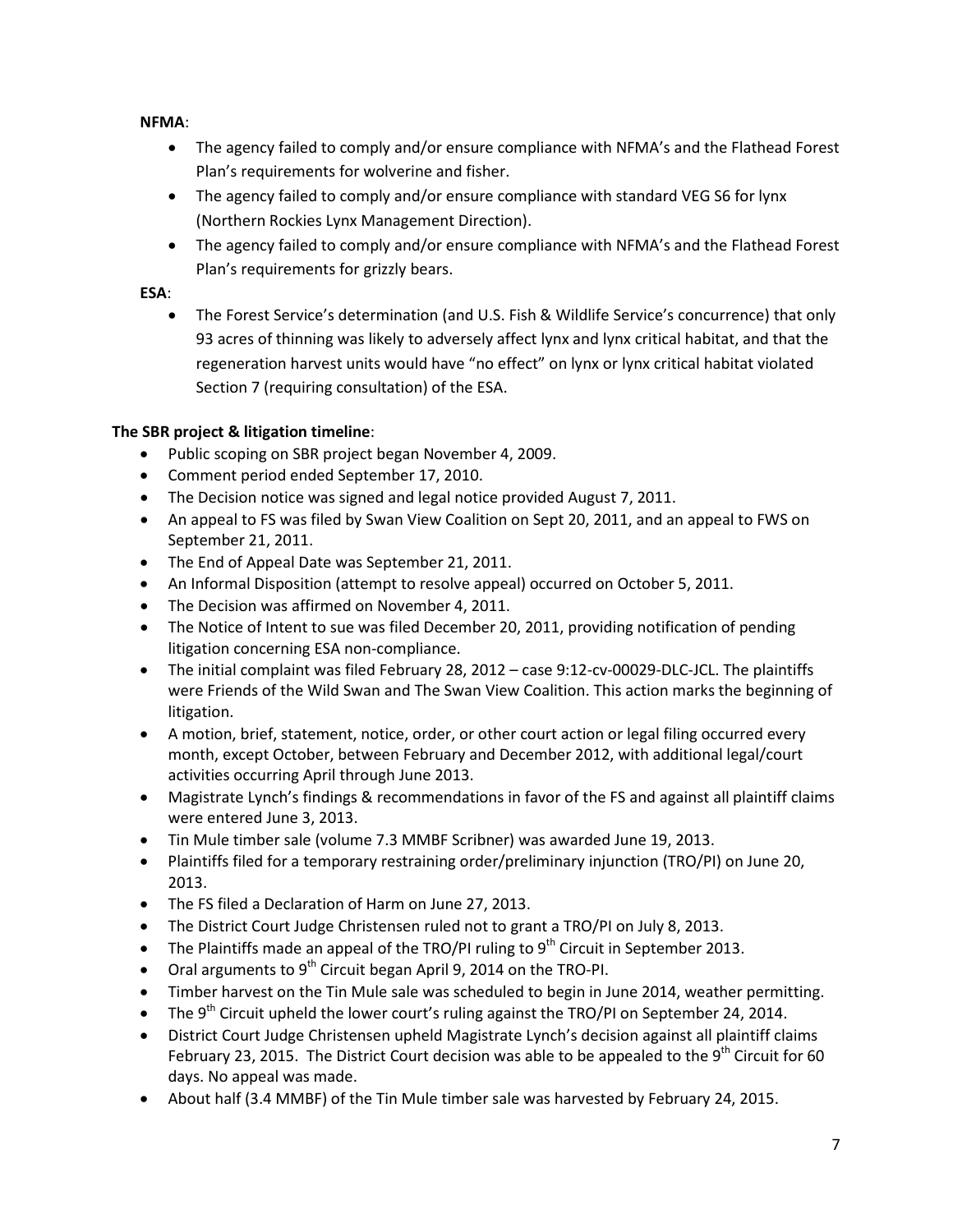Project activities completed to date include: parking lot improvements at the trailhead were completed, motorized season extension on the two roads occurred in 2013, hand slashing of small trees and shrubs was completed (to create fuel breaks) for two of the prescribed burn units, one timber sale contract (Tin Mule) was awarded in June 2013, and was about 50 percent complete as of February 24, 2015. The second (Spotted Bear River) timber sale contract is to be awarded in Fiscal Year 2016. Road improvement work was being conducted by the timber sale contractor.

When a project is litigated, it is typically the agency's analysis of the project that is being questioned, and the agency with its legal counsel must defend the analysis. Once in litigation, the agency generally does not or legally cannot conduct new/more analysis or make change to the analysis – unless ordered to do so by the court. This was the case with the SBR case; no new or additional (environmental) analysis was conducted. So, the time that the project/case is in litigation is essentially "dead time" where very limited amounts of work – analytical or on-the-ground – can be performed, especially if a TRO/PI is involved.

**SBR litigation costs** and other impacts are outlined below, according to the major categories identified in the Methods section.

#### **Forest Service legal costs**: None identified.

The Forest Service prevailed in the litigation of the SBR project, no attorney fees to plaintiffs were ordered by the court, and no payments were made to timber sale purchasers for timber sold but not cut.

#### **Forest Service analytical and administrative costs**: Exceeded \$95,000.

In total, 18 FS personnel spent 1,903 hours on SBR litigation, with cost to government of \$95,059. Twelve (12) FS personnel at the Forest and District levels were identified as directly involved with the litigation of the SBR project, with 1,833 hours of work on case litigation, and costs exceeding \$90,700. Six (6) FS employees at the Regional Office (RO) were identified as involved with this project's litigation, with almost 70 hours of work on case litigation, and costs exceeding \$4,300.

#### **Loss of timber sale revenue**: None identified.

The Forest Service prevailed in the litigation of the SBR project, and no reduction in harvest volume was identified as a result of the litigation. The "Tin Mule" timber sale included about 7.3 MMBF Scribner, which represented about 27% of the Flathead National Forest's annual timber sale program (Starling 2013). The Tin Mule sale would have been offered in the spring/summer of 2012; however, it was delayed by approximately 16 months due to litigation. Tin Mule was awarded June 19, 2013, and the fair market value of the timber was \$729,000 at the time of auction. Harvesting was scheduled to begin in June 2014, and about half (3.4 MMBF) of that timber sale has been harvested. The second timber sale - "Spotted Bear River" - with approximately 10 MMBF Scribner is planned for offer in FY 2016, and it has not been delayed by current litigation.

#### **Forgone or delayed work**: Significant impacts identified at the forest and regional office level.

The 1,833 hours of work identified by Flathead NF personnel as spent on SBR litigation were hours not spent implementing the SBR project, conducting other projects, or delivering other services. These impacts were described qualitatively by Flathead NF personnel, and no specific dollar amounts were identified or estimated.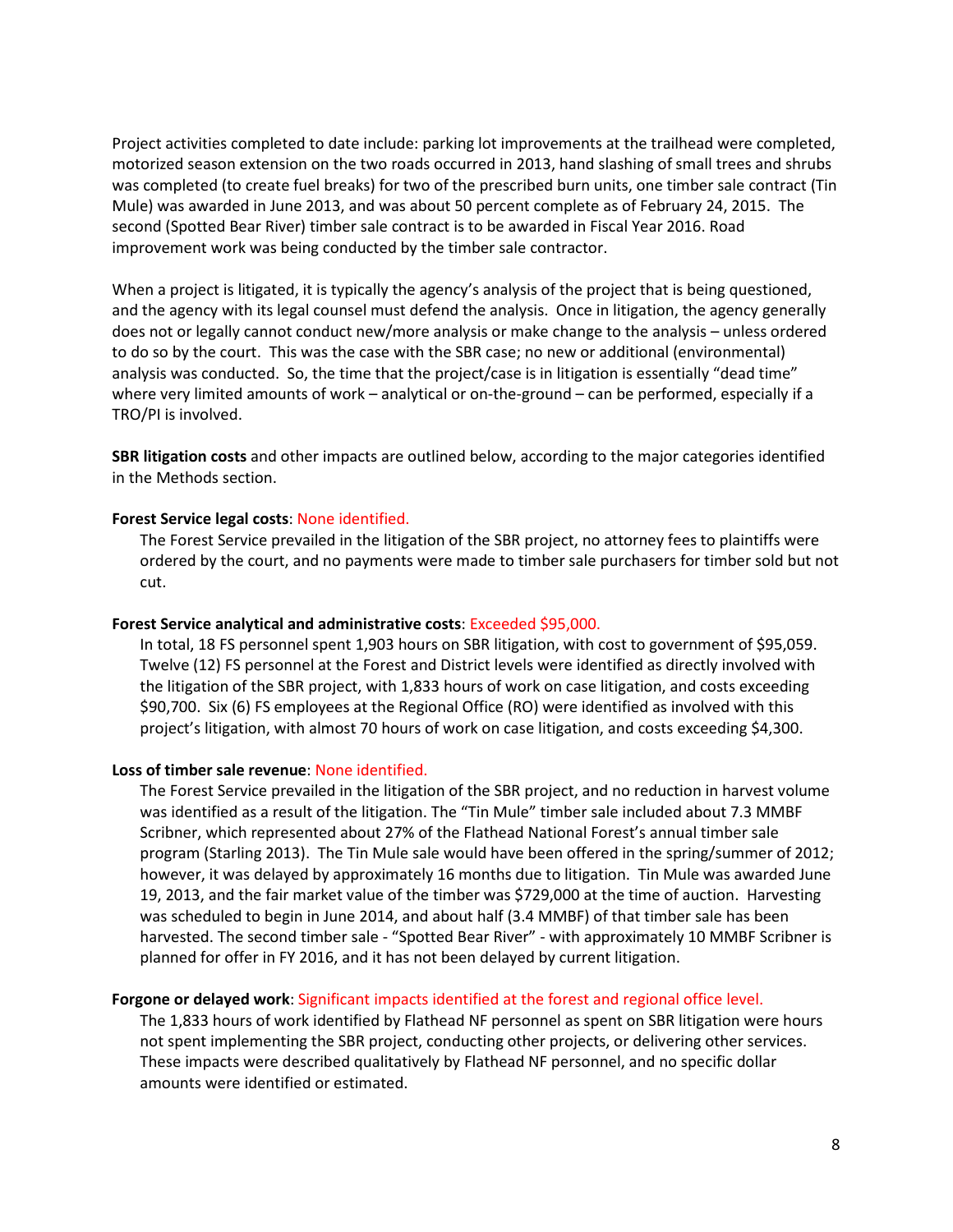Items identified at the Forest and District level as directly impacted because of SBR litigation included: various improvements to recreation access in the Flathead NF were delayed; fire risk in the project area increased; forest health and wildlife habitat improvements were delayed; implementation of several other Flathead NF projects was delayed; NEPA documentation on several Flathead NF projects was not completed; the Wild Cramer Fuels Reduction and Forest Health Final EIS and decision were delayed about 5 months; draft conservation strategies and budget preparation was delayed; Flathead NF forest plan revisions were delayed; several personnel mentioned field time and meetings with the public were curtailed; work on the Glacier Loon project and litigation was delayed or reduced; work on the Island Unit Trails system Additions Project was impacted; work on Bob Marshall Wilderness Complex Outfitting and Guiding Documents was delayed by two months; and other program management responsibilities including climate change, forest planning, travel planning, monitoring and evaluation, and staff training were all significantly affected. Several respondents also mentioned the inefficiency and loss of time associated with having to stop and then re-start work on the SBR project after several weeks or months due to litigation, for example: time spent on contract preparation for the Tin Mule timber sale tripled, from roughly 30 hours to 120 hours.

Likewise, the 70 hours of RO personnel time spent on the case represented time not available to be spent on other projects or necessary activities. Some relevant items identified at the RO as delayed because of SBR litigation included updates to the Region One litigation database, development of NEPA analysis templates for other projects, and work on other litigation/cases. All of the individuals identified at the RO are involved to a greater or lesser extent with multiple litigated projects simultaneously. Several indicated it can be very difficult to identify time spent on a specific project/case because as salaried employees they do not track their time by case or associated project, many cases involve similar issues (e.g., consultation with the FWS on one or more threatened or endangered species) and work on a particular issue can apply to multiple cases or projects, and cases as well as issues persist for many budget cycles (i.e., years) making allocation of their time on specific projects very difficult.

The duration of the SBR case exceeded 460 days, from the initial complaint in February 2012 through the Magistrate's original recommendation in June 2013. However, with the plaintiffs' request for a temporary restraining order, subsequent appeal to the 9<sup>th</sup> Circuit, and review of the Magistrate's decision by the District Court, the case was in litigation until February 23, 2015, or about 1,090 days. The most recent (February 23, 2015) District Court decision had a 60-day appeal period, but no appeal was made.

#### **Forest Service ripple effects**: None identified.

No specific changes to FS procedures or practices on subsequent proposals or project analyses were identified in direct response to the SBR litigation. The RO litigation staff identified SBR as a relatively "discreet" case, not expected to have far-reaching impacts or implications for other projects.

The SBR project is not, however, completely isolated from other projects. The Tin Mule timber sale was identified in the litigation of another project—Soldier Addition II. So, the outcome of that case also had the potential to delay or cancel the Tin Mule sale in the SBR project. The FS indicated that it is somewhat unusual for a single timber sale to be directly involved in the litigation of two different projects. It is more common to have several timber sales directly impacted in a single project/case.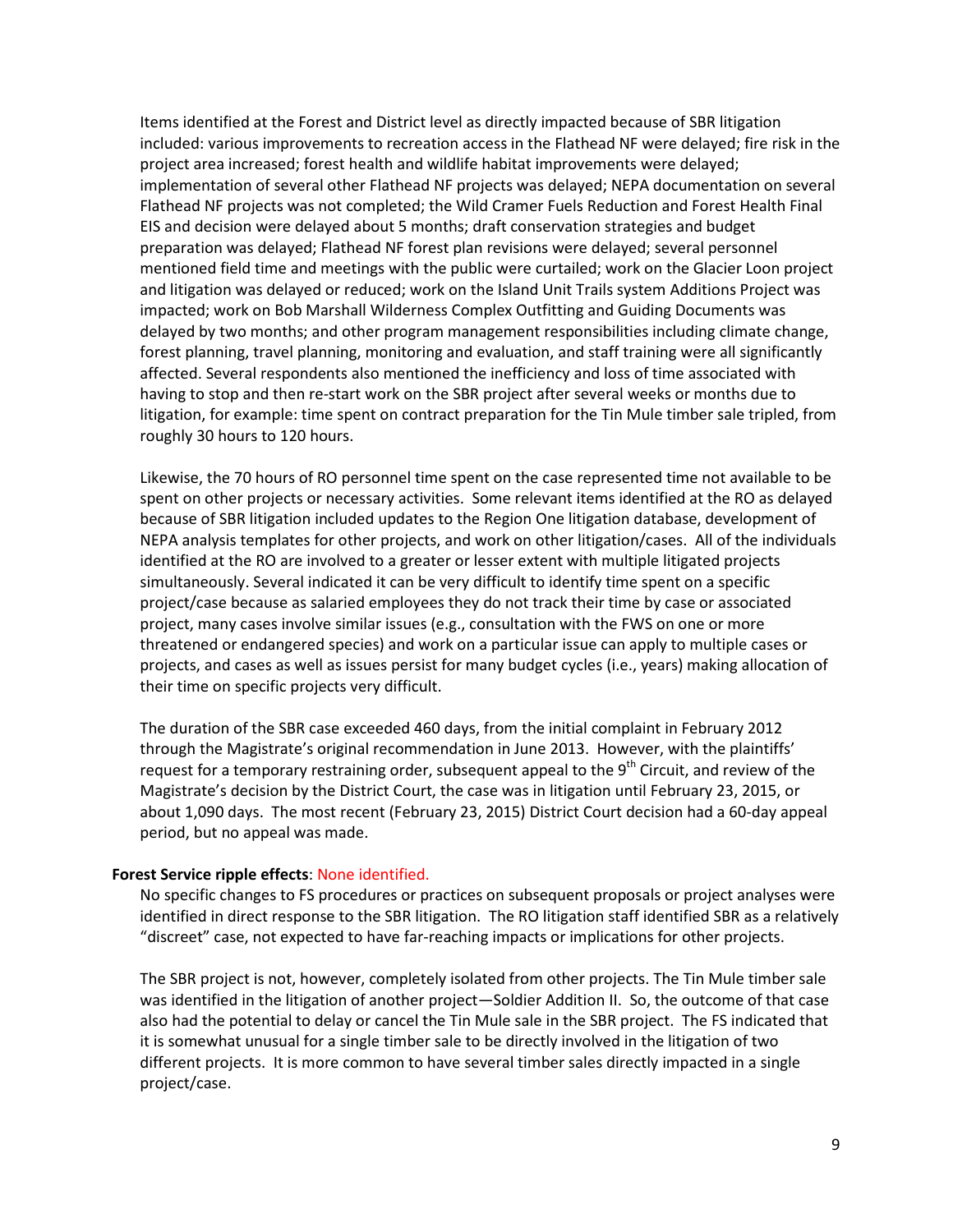Forest Service personnel indicated it is quite common for litigation of a single project to have implications or *indirect* connections to other ongoing or subsequent projects because highly interrelated issues (e.g., protection of lynx, bull trout, cutthroat trout, grizzly bear habitat) are the basis of many cases. For example, Salix, Mission Brush, Fleecer, and Antelope Basin were four litigated cases indicated as having broad implications around the Region or the country and farreaching "tentacles" touching many projects. The duration of litigation, particularly for cases with a high level of interconnectedness with multiple projects, has a chilling effect on many other projects because of the uncertainty that exists while cases remain in litigation (including appeals to higher courts).

Related information requests, not part of litigation or discovery process *per se*, issued under Freedom of Information Act (FOIA) also consume agency personnel time and effort at Forest and RO level. Because these additional FOIA requests were indicated as fairly common but not specifically part of the identified case study, the time, effort, and costs associated with them could be considered a ripple effect, but no such FOIA requests were identified as part of the SBR project.

Other ripple effects mentioned by the FS and FWS personnel involved with the SBR case included reduced morale and feelings of frustration among personnel involved from repeatedly having the quality, completeness, and/or validity of their work called into question by litigants, by the press when these cases make it into the news, and by their professional peers and community neighbors.

#### **Other (non-FS) agency costs:** exceed \$4,500 (excluding DOJ and OGC attorneys).

Two FWS employee were identified as directly involved with the litigation of the SBR project, with 90 hours of work and cost to government over \$4,500 to date.

Both OGC and DOJ were unable to participate in the study. It is not clear whether OGC or DOJ track time spent on individual cases or can provide estimates of time spent on specific litigation. Discussing the amount of time spent by these agencies was indicated as a major concern, potentially impacting agencies' abilities to negotiate or recover attorney fees. Two OGC attorneys were identified as key informants, but no data were provided including their time, salaries, or other agency participants. Two DOJ attorneys were identified through court documents, but no data were available or provided including their time, salaries, or other agency participants.

#### **Community impacts:** Potentially exceeded \$10 million and 130 jobs.

Neither of the proposed timber sales in the SBR project were canceled as a result of litigation, although one sale was delayed and some of the project's other activities were delayed or only partially implemented. For example, parking lot improvements at the trailhead were completed, motorized season extension on the two roads occurred in 2013, hand slashing of small trees and shrubs to create fuel breaks for two of the prescribed burn units was completed, and prescribed burning has not been delayed by litigation. However, the Tin Mule timber sale was delayed by approximately 16 months as a result of SBR project litigation. The financial impact of these delays on Montana mills and contractors has not been quantifiable. Because the Tin Mule sale was not a salvage sale, there was not a loss of timber volume or value readily identifiable as a result of the litigation-caused delay. As indicated above, timber from the Tin Mule sale has been sold and about half of the timber volume has been harvested.

Information provided by the RO indicates that the Tin Mule timber sale (7.3 MMBF Scribner) was estimated to have a direct economic impact on Montana loggers, mills, and communities of 68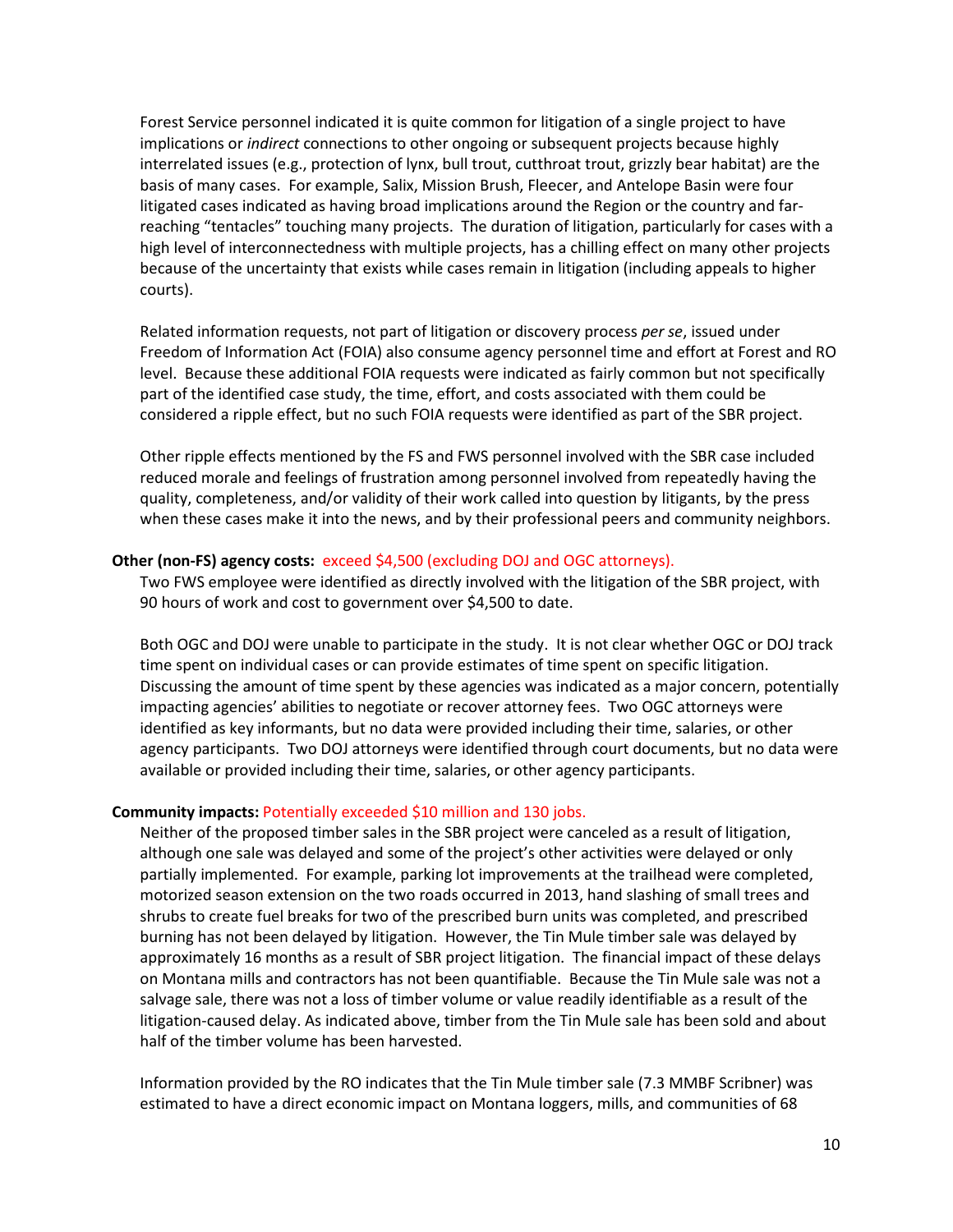direct jobs and \$3.7 million in labor income. The indirect and induced jobs and labor income along with federal and state taxes were estimated by the RO to be equal to the direct impacts (Type II multiplier = 2.0; Minnesota IMPLAN Group, Inc. 2010), for a total of 136 direct and indirect jobs, \$7.4 million in associated labor income, and \$2.7 million in federal and state tax revenue associated with the Tin Mule timber sale. Taking the direct, indirect, and induced economic impacts of the Tin Mule timber sale together, the *potential* impacts to the community totaled more than \$10 million.

#### **Litigation information from ancillary sources**

In order to provide more context for the case studies in this investigation of Region One (R1) litigation costs, additional information on FS litigation was sought from a variety of ancillary data sources, including aforementioned published studies and the agency's Regional and Washington offices.

A regional timber program summary based on litigated volume in each R1 forest and program unit costs indicated that almost 54% (164 MMBF Scribner) of the Region's FY 2013 timber program volume and 39% (114.6 MMBF Scribner) of the FY 2014 timber program volume were encumbered by litigation. According to the summary, the financial impact of the encumbered volume to the Region's congressionally appropriated timber program budget was \$9.8 million in FY 2013 and \$6.8 million in FY 2014.

A vegetation decision summary spreadsheet also provided by R1 contained information on 125 different timber sale projects awarded between June 2012 and June 2013, including whether or not the project was administratively appealed or objected to, whether or not it was litigated, the timber sale volume, and number of cruised acres associated with each project. Analysis of the spreadsheet showed 50 of the 125 projects had an administrative appeal or objection. Of the 75 projects not appealed, 31 were Categorical Exclusions (CE) not subject to administrative appeal, and a total of 24 projects were litigated. Thus, 53% of the projects identified in this 13-month period not under CE were appealed, while 92% of the timber sale volume and 93% of acres were administratively appealed. Also, 54% of the timber sale volume (226.5 MMBF) and 64% of the acreage (35,485 cruised acres) was litigated, with over onequarter of projects not under CE being litigated. This information strongly suggests that the frequency of administrative appeals in R1 is high—relative to the total number of vegetation management projects matriculating through the NEPA process—and that the vast majority (over 90%) of the Northern Region's planned harvest volume and harvested acres during the June 2012 through June 2013 period were impacted by administrative appeals or objections, which precede litigation. Likewise, litigation appears to occur frequently and impacts a significant portion of the timber program in R1, with more than half of the planned timber harvest volume and acres awarded during the 13-month period being litigated.

The FS Washington Office (WO) provided a spreadsheet with a variety of information on litigated FS cases taken from FS records, including the Planning Appeals, and Litigation System (PALS) database beginning in 2006. The spreadsheet covered cases brought against the FS from October 2002 (Federal FY 2003) through September 2013 (FY 2013)—roughly the past 11 years. Information included the case name with lead plaintiff (e.g., AWR v. Weldon), Docket number, District or Circuit Court the case was filed in, date it was filed, NFS Region, NFS Forest, name of the project being challenged, date of district court decision, date of circuit court decision, amount of attorney fees or EAJA payments, case open/closed status, resource category (e.g., timber, fuels, wildlife), and plaintiff category (e.g., environmental, government, business, private party).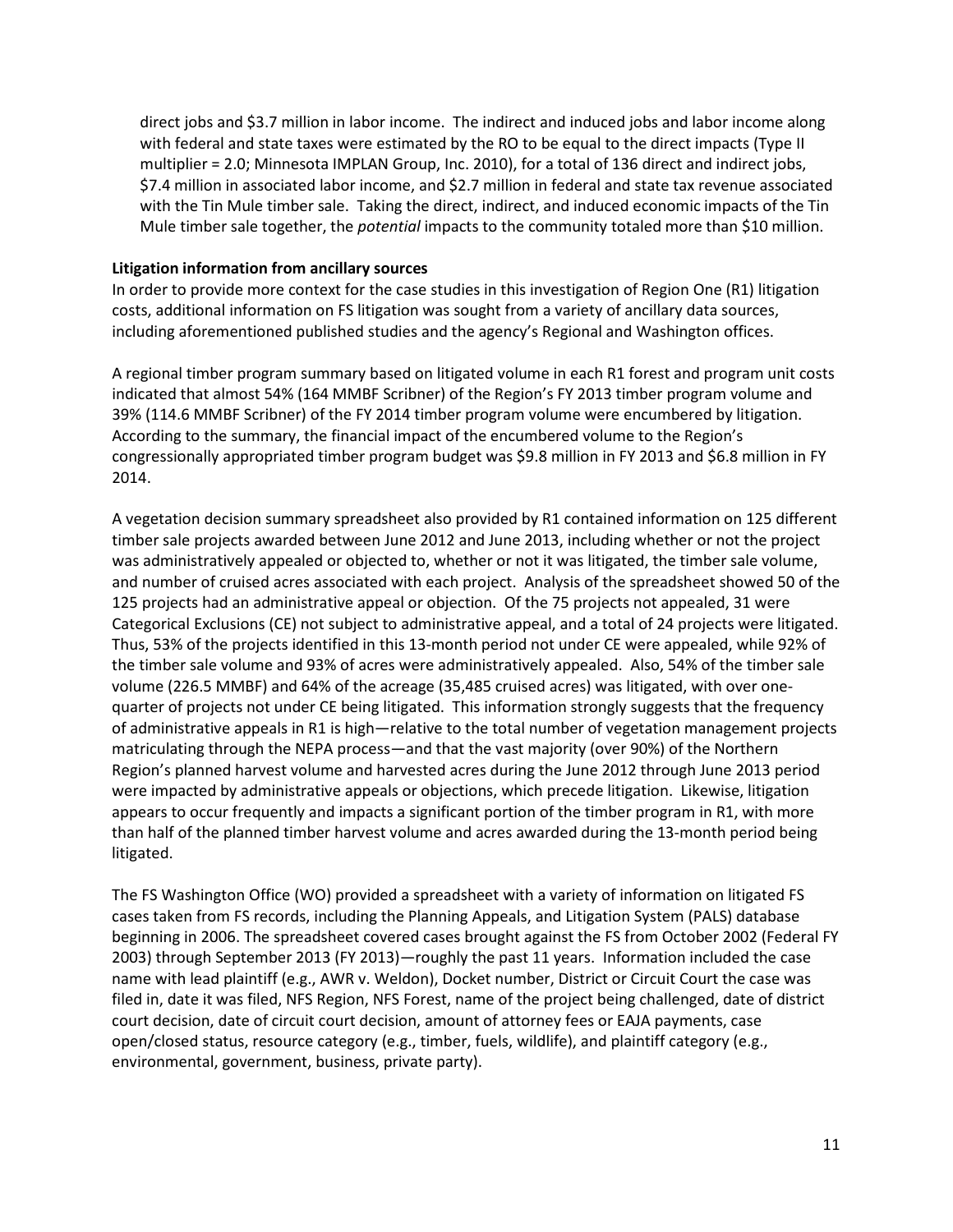The WO spreadsheet identified 738 cases nationally (Table 1). R1 had the most cases (133 cases in R1, plus 3 multi-region cases that include R1). Of the 133 R1 cases over the past 11 years, 50 were marked "open" and 83 were marked "closed." A "closed" status did not indicate the case was completely over. An unknown number of "closed" cases may have been subject to appeal to a higher (Circuit or Supreme) court for some period of time. For example, 51 of the "closed" cases and 47 of the "open" cases had no Circuit Court decision date recorded.

| <b>Region</b>           | <b>Number of</b><br>cases | <b>Cases with</b><br>fees | <b>Sum of</b><br><b>Atty/EAJA Fees</b> |
|-------------------------|---------------------------|---------------------------|----------------------------------------|
| $\mathbf{1}$            | 133                       | 25                        | \$1,086,668                            |
| $\overline{2}$          | 59                        | $\overline{7}$            | \$379,592                              |
| $\overline{\mathbf{3}}$ | 80                        | 11                        | \$204,422                              |
| 4                       | 83                        | 18                        | \$658,986                              |
| 5                       | 105                       | 25                        | \$1,847,782                            |
| 6                       | 128                       | 27                        | \$1,743,300                            |
| 8                       | 51                        | 5                         | \$368,779                              |
| 9                       | 36                        | 5                         | \$372,291                              |
| 10                      | 22                        | 5                         | \$228,000                              |
| <b>WO</b>               | 41                        | $\overline{7}$            | \$846,066                              |
| <b>Grand</b><br>Total   | 738                       | 135                       | \$7,735,886                            |

|  |  | Table 1: Number of Cases, Attorney and EAJA fees by NFS Region, 2003-2013 |
|--|--|---------------------------------------------------------------------------|
|--|--|---------------------------------------------------------------------------|

According to the WO spreadsheet, R1 paid more than \$1 million in attorney and EAJA fees over the past 11 years (including the recent "Fleecer" and "Cabin Gulch" attorney fee payments). Attorney/EAJA fees were identified with 25 cases in R1, and ranged from \$2,000 to \$186,500 for individual cases. Corroborating the case study findings, no attorney fees were identified in the WO spreadsheet for the SBR case study.

Of the 133 R1 cases in past 11 years, the majority (75) were by repeat litigants, with 30 cases filed by the Alliance for the Wild Rockies (AWR), 19 by the Native Ecosystems Council (NEC), 8 by the Lands Council, 5 *each* by the Ecology Center, Friends of the Wild Swan, and Swan View Coalition, and 3 by the Wild West Institute. Three of the top four recipients of attorney/EAJA fee payments in R1 were repeat litigants: AWR received \$139,200 over 6 cases; NEC received \$137,436 over 4 cases, and the Ecology Center received \$173,072 over 4 cases. The Rock Creek Alliance received \$186,500 for a single case.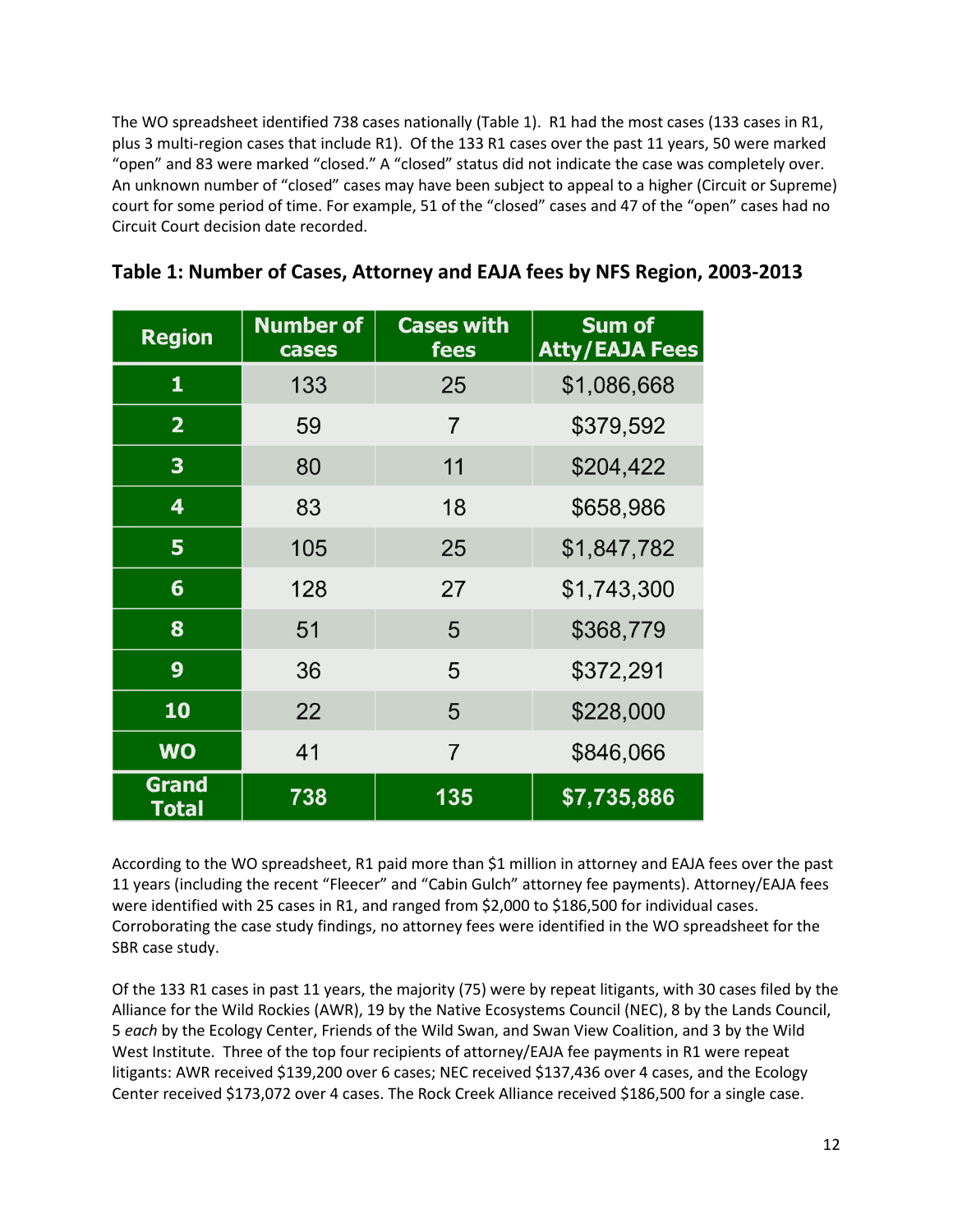From January 2008 until September 2013, 355 total cases were identified in the spreadsheet (Figure 1). R1 had the most cases (72 plus 1 multi-region case that included R1), and R1 paid the most (\$391,000) in attorney fees & EAJA payments. These attorney fees were paid in 10 of the 73 (less than 15% of) total R1 cases over the six-year period.



Of the 73 R1 cases filed since January 2008, 49 cases were marked "open" and 24 were marked "closed." Of those marked "closed", only 5 had Circuit Court decision dates, possibly indicating some of the "closed" cases could re-open if appealed. Seven of the closed cases had fees totaling over \$220,000; one open case had over \$46,000 in attorney fees identified. With the decisions on Fleecer and Cabin Gulch, fees on "closed" cases would increase to more than \$344,000, but with the option for appeal it is not clear if those two cases are "closed" or not. Nineteen of the 73 cases had multiple decision dates, several with four or more decisions, reinforcing the notion that cases can extend beyond the first court decision.

Of the 24 R1 cases marked "closed", the length that the case was open (filed date to last decision date recorded) averaged 510 days (about 1 year and 4 months). The shortest durations were 22 and 125 days, and the longest durations were 1,421 days (3 years 11 months), and 1,139 days (3 years 1 month). Of the 49 "open" cases, 27 had no decision date, and 22 had decision dates, with 4 being Circuit Court decisions. The average duration of the 22 "open" cases with a decision date was 653 days (1 year and 9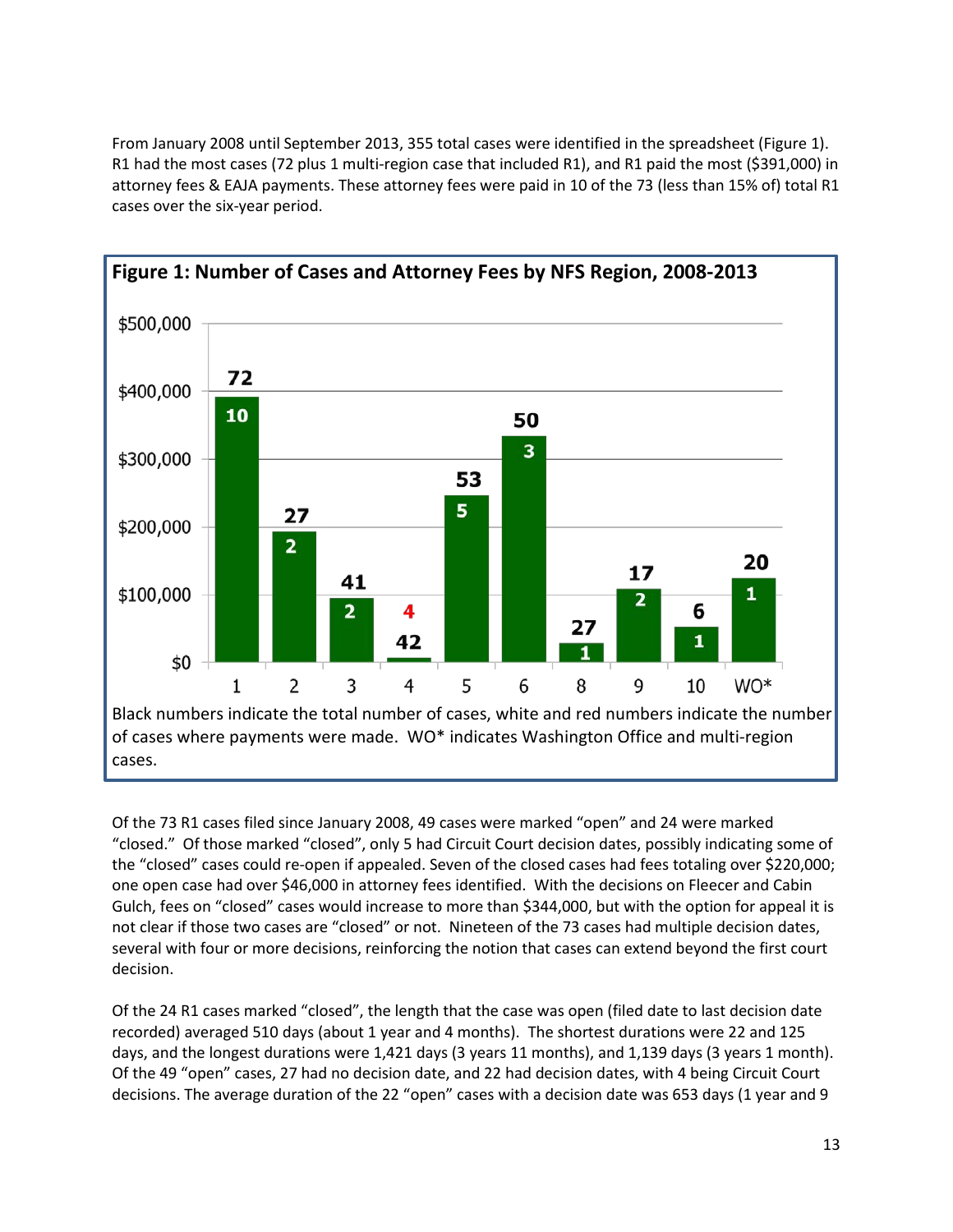months). The two shortest durations were 291 and 381 days. The three longest were 1,445 days, 1,164 days, and 1,025 days ( 2 years 9 months to almost 4 years). Of the 27 "open" cases that did not have a decision date, one had an initial filing date of 2009, four were filed in 2011, 11 were filed in 2012, and 11 were filed in 2013. As of May 5, 2014 (date these data were analyzed), these 27 cases had an average duration of 602 days (1 year and 7 months), ranging from 216 days to more than 1,670 days.

Of the 73 R1 cases since Jan 2008, 51 were by "environmental" groups, 9 were by "private parties", and 6 were by county or state government; 28 were classified as a "timber" resource category, 12 were recreation, 12 were lands, 8 were fuels, and 6 were wildlife. In about half (37) of the cases the primary plaintiff was an environmental group identified on four or more cases: 17 by Alliance for the Wild Rockies, 16 by Native Ecosystems Council, and 4 by Friends of the Wild Swan.

# **Conclusions & Recommendations**

This first attempt to quantify the costs and other impacts of litigation of Forest Service projects is somewhat incomplete yet revealing. Most significantly, data to determine the total cost of litigation are not readily available from publicly accessible or even internal agency databases, and a high level of cooperation is needed from personnel at various levels within the Executive Branch agencies involved (i.e., FS, FWS, OGC, and DOJ). This study did not consider any costs incurred by the Judicial Branch (e.g., salaries of judges or clerical staff); likewise it did not attempt to examine the costs that plaintiffs incur when bringing litigation against federal agencies.

This study is believed to have captured the majority of the quantifiable costs that the FS and FWS incurred defending litigation of a single (i.e., the Spotted Bear River-SBR) project. Also, without information from *all* of the agencies involved, the cost accounting is incomplete and represents an unknown fraction of the total cost of litigation. In particular, without the costs of the (OGC and DOJ) attorneys involved, a significant amount of non-FS cost is missing.

By all accounts from the FS and FWS personnel interviewed for the SBR case study, other agency information, and from broader GAO reports, the costs of environmental litigation of FS projects far exceed the sum of attorney fees paid to plaintiffs. The estimated financial impact of litigationencumbered timber volume on R1's congressionally appropriated timber program budget was about \$9.8 million in FY 2013 and \$6.8 million in FY 2014. Specifically in the SBR case, *no* attorney fees were awarded or paid, and litigation costs exceeded \$99,500, with 1,933 FS and FWS personnel hours spent on litigation, and these figures do not include any attorney time or salary from either OGC or DOJ. The potential loss of revenue to the Treasury/agency, had the sale not been implemented, exceeded \$729,000 for the Tin Mule timber sale. The potential community impact of this sale not being implemented exceeded 130 jobs and \$10 million in labor income and tax revenue. So, in cases where attorney fees are awarded to a plaintiff, the total cost and other monetary impacts of litigation would clearly exceed the awarded attorney fees alone.

From the interviews and questionnaires of FS personnel, foregone and delayed work is where the agency and communities "feel" the impact of litigation the most. Although it is difficult to identify all of the specific forgone or delayed activities and quantify the value of time and effort *not* spent on those activities, the availability of agency budget and personnel resources is finite and often non-substitutable. As one Flathead NF staff officer stated: "Due to the timely nature of some of these duties, about 50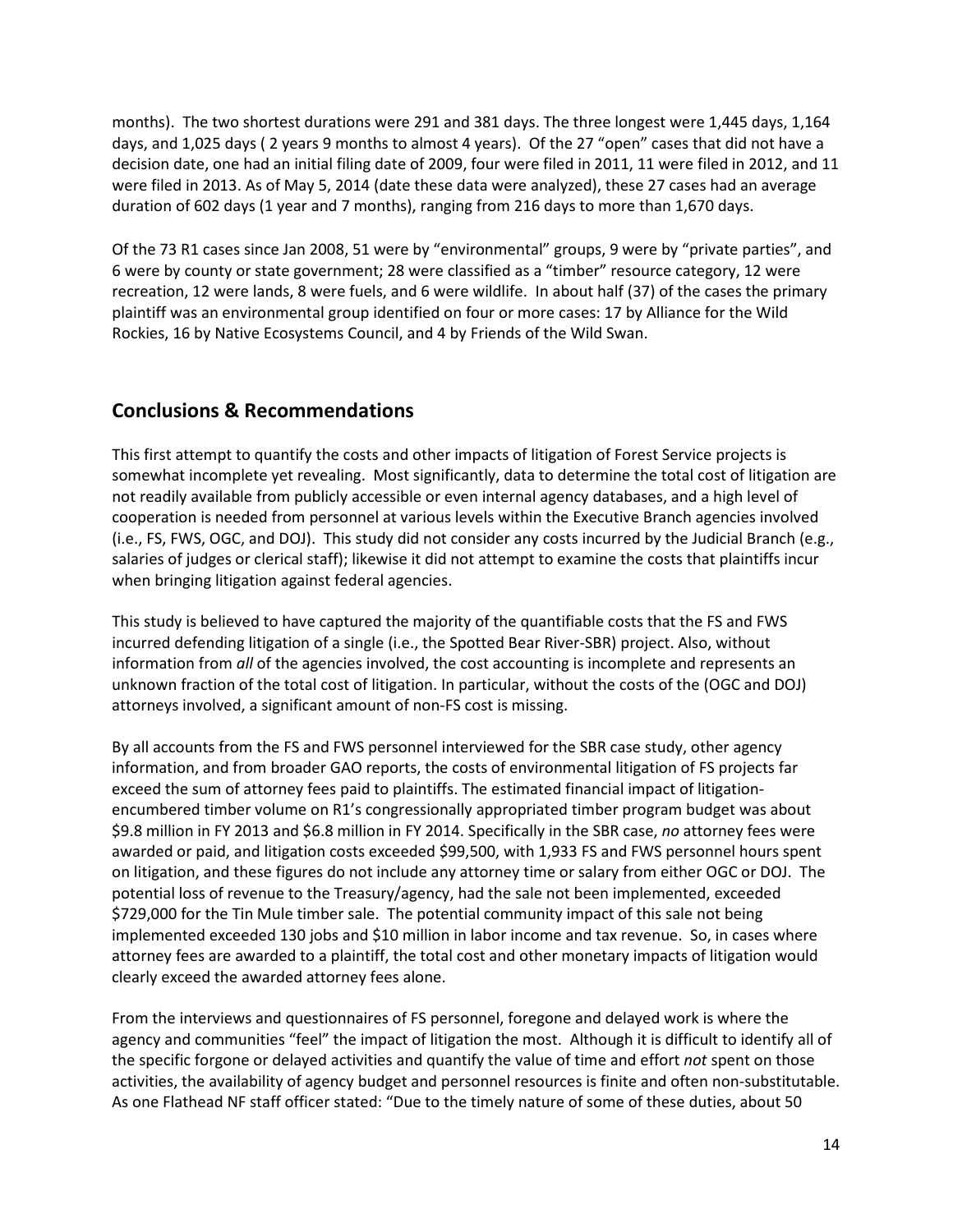percent of this work could not be accomplished later following the delay from this litigation workload." Time that agency personnel spend defending against litigation is time they are not able to spend planning or analyzing other projects, interacting with the public, or delivering the suite of services and resources the public counts on them to provide.

The relatively high frequency of litigation in Region One and the protracted duration (often one to two years) of litigated cases certainly contribute to agency workload, cost, and uncertainty, as well as uncertainty and related economic impacts for loggers, mills, and communities near the forests. Even if agency personnel were not spending effort working on these cases each day cases were open, the duration of most litigated cases was over multiple planning and budget cycles, making resource management and financial decisions very difficult for the FS, mills, loggers, and forest-dependent communities in the Region.

According to the March GAO report (Larence 2014), the USDA has budget object classification codes in its financial database for recording attorney fees (code 4236) as well as damages, filing and reporting fees, expert witness expenses, telephone, postage, travel, and copying (code 4230). However, "litigation costs are broader than attorney fees" and associated court costs, and "the agency does not track other litigation costs, such as cost or time associated with the support provided to DOJ in preparation for litigation, because the litigation specialists who assist DOJ with these cases are salaried employees" (Larence 2014). That was certainly evident and a complicating factor in the attempt to collect costs associated with the SBR case study. Also, according to Larence (2014), the U.S. Attorneys' Office (i.e., DOJ) database does not track attorney hours worked by case, further complicating the ability to quantify that agency's costs associated with specific projects.

Some, perhaps the majority, of the agency costs associated with project litigation extend well beyond the actual litigation and the specific project, and these "extended costs" are also very difficult to quantify. Forest Service personnel at various levels repeatedly indicated that much more time and effort is spent on a project's NEPA analysis—which precedes and is often the subject of litigation—than is spent on litigation/legal defense *per se*. And virtually every proposed project, whether it is implemented or not and whether or not it is eventually litigated, is required to be analyzed and is also subject to potential litigation. This constant threat of litigation contributes substantially to time and effort spent trying to "bullet proof" analyses, the costs of analyses, and what many refer to as "analysis paralysis." Likewise, the case law and administrative precedents that result from a single project's court case can have far-reaching implications and impacts on other projects. And the ever-growing body of cases and case law makes required NEPA analysis, ESA consultation, and NFMA compliance more complex, more time-consuming, and more costly for the agencies involved.

Given the duration of litigation and far-reaching impacts that litigation of particular projects/cases can have on subsequent projects or analyses, it may not be possible to calculate or track all of the costs associated with litigation of each particular FS project. However, improved individual project cost tracking—from proposal and planning, throughout NEPA analysis, the administrative appeals or new "pre-decisional objection" process, initial litigation and subsequent legal appeals to higher courts, onthe-ground project implementation, and eventual project completion and close-out—could help improve quantification and understanding of the costs of legal compliance, including costs associated with litigation of specific projects.

Because of Congressional interest in the issue of the cost of litigation, budget constraints, personnel limitations, and the growing body of related case law, it would seem prudent for the FS to investigate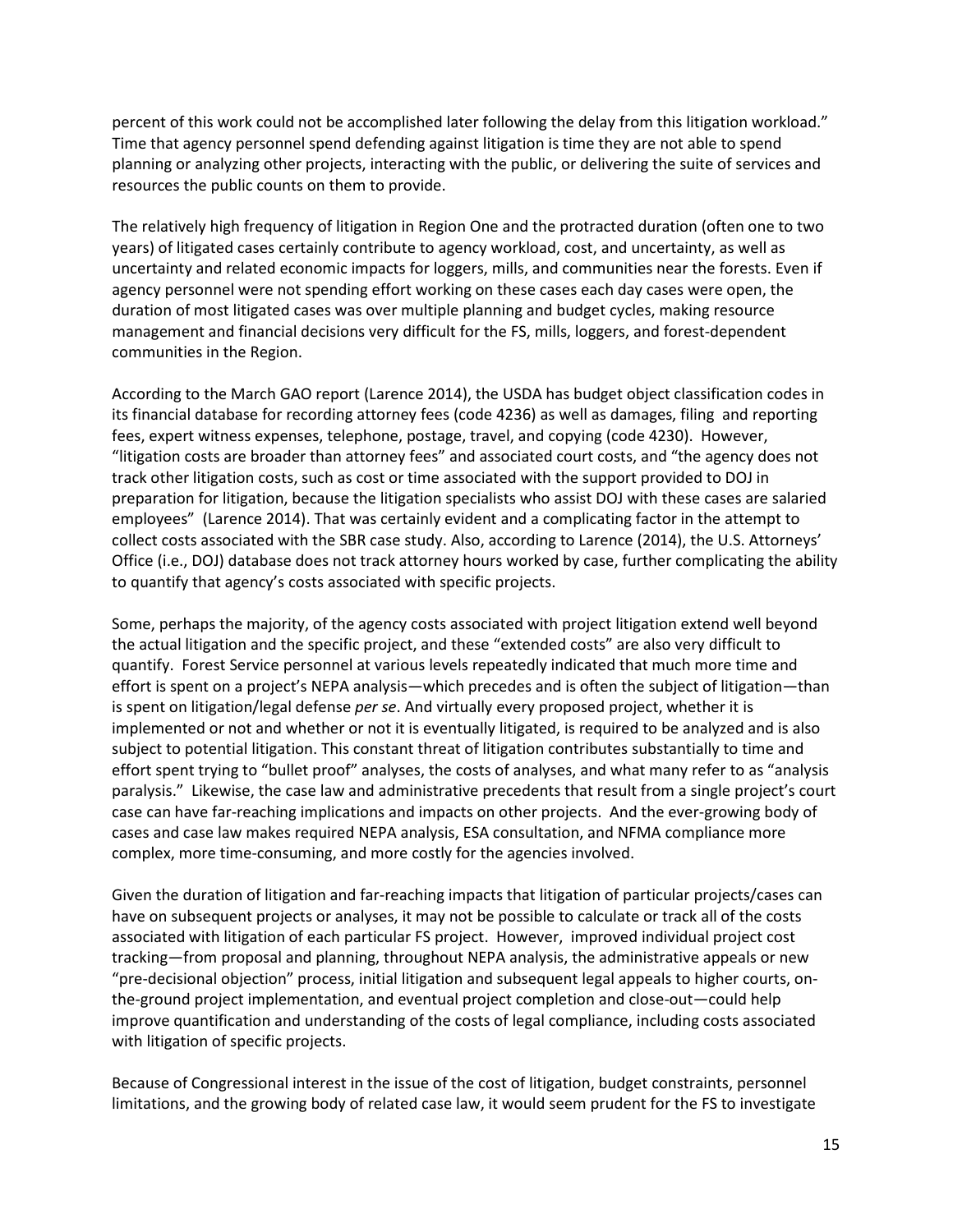improved methods for tracking and reporting the actual (as opposed to annually budgeted) costs associated with individual projects and their associated planning, analysis, litigation, and implementation. Perhaps the FS could include more cost/financial information in the PALS (Planning, Appeals, and Litigation System) database or otherwise integrate PALS with the agency's financial database and/or other database(s) that keep record of FS personnel time and effort by project, function, and pay period. Including the costs associated with personnel from other agencies (e.g., F&WS, OGS, and DOJ) would also help provide a more complete picture of total cost.

In the absence of changes in accounting procedures at the FS and other federal agencies, substantial additional time and effort would be required to develop complete cost information for more case studies. In particular, examining one or more cases where plaintiff attorney fees were paid would provide some information on the costs including attorney fees, and would at least provide an example of the magnitude of attorney fees relative to other costs. Examining one or more cases that are permanently closed (e.g., were appealed to and ruled on by the  $9<sup>th</sup>$  Circuit or U.S. Supreme Court) could provide more insight to the costs that accrue after judgment(s) in lower courts. It might also be informative to examine cases where the FS prevailed in court and timber harvest volume was reduced or value was lost as a result of the litigation process.

While more case studies would provide additional examples of litigation costs and broader impacts, the cases and results may not be representative or transferrable to all the projects/cases in Region One or across the National Forest System. A key weakness or drawback to the case study method exposed during the interview process and through the ancillary data, which demonstrate the prevalence of litigation in R1, is that the cumulative costs/impacts of litigation cannot be calculated. The costs and other impacts of studied cases can be identified, quantified, and some of the broader impacts can be qualitatively described. But there are numerous litigated projects, some have more complexity and impact than others, and the sum of individual case study costs may still not reflect the *total* cost of litigation. This was most evident at the RO level, where multiple cases are always being dealt with simultaneously, have a high degree of interrelatedness, and individual project costs and other impacts on personnel and program delivery may not be distinguishable.

Ways to measure aggregated costs and cumulative impacts of litigation need to be identified and implemented to demonstrate how forgone and delayed work translate into measurable year-to-year impacts on accomplishment of program objectives. It does not seem possible to collect case study information for all the R1 cases—even all the R1 cases in a given year. There were 26 litigated R1 projects identified during the June 2012 to June 2013 period. So, while the case study method can provide valuable information on the costs and broader impacts of some litigated projects, it will clearly fall short of providing a comprehensive and complete analysis of the total cost of litigation. A more comprehensive and systematic approach to monitoring the agencies' costs of legal compliance, including defending against litigation, will be necessary to truly quantify and understand the total impact of environmental litigation.